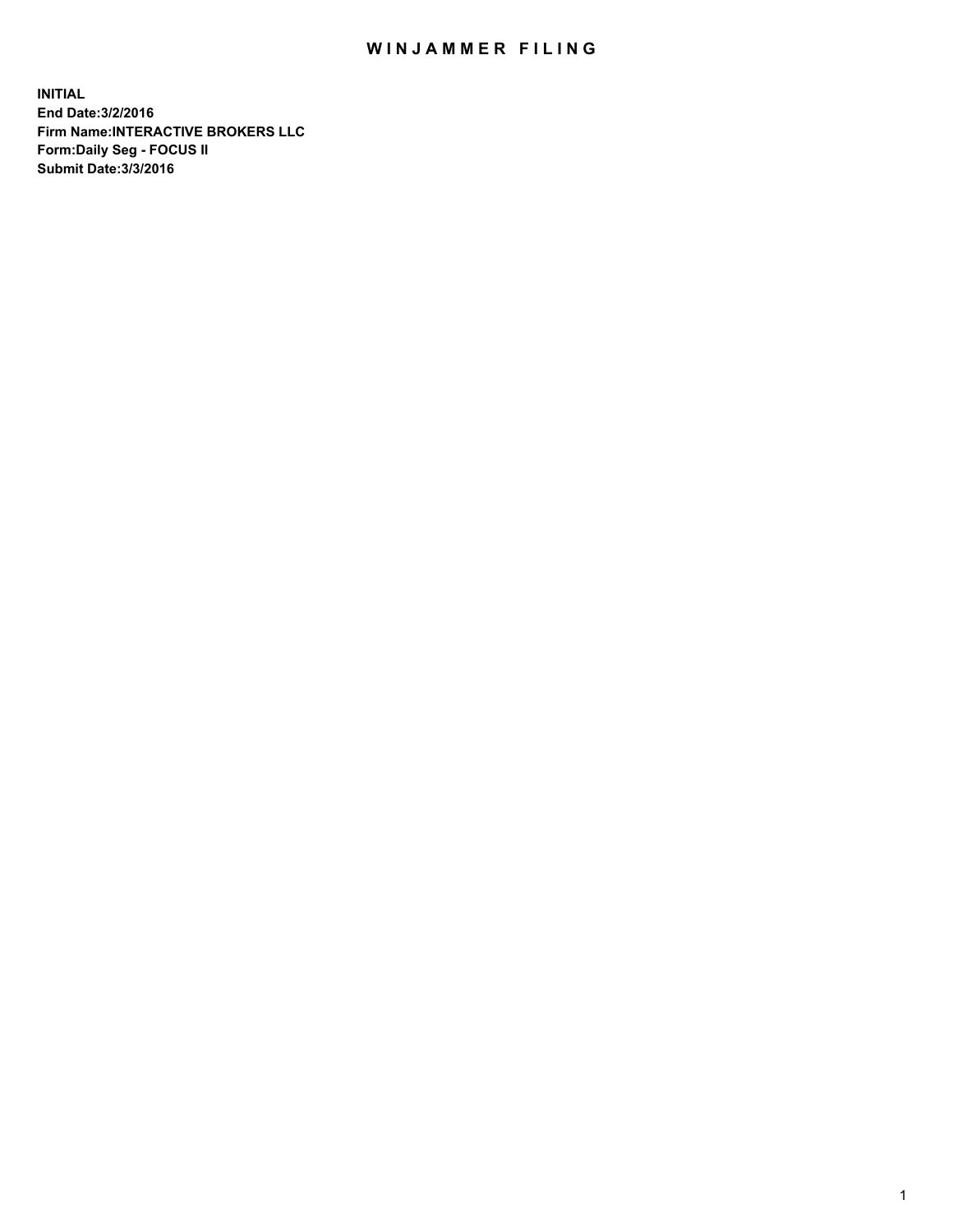## **INITIAL End Date:3/2/2016 Firm Name:INTERACTIVE BROKERS LLC Form:Daily Seg - FOCUS II Submit Date:3/3/2016 Daily Segregation - Cover Page**

| Name of Company<br><b>Contact Name</b><br><b>Contact Phone Number</b><br><b>Contact Email Address</b>                                                                                                                                                                                                                          | <b>INTERACTIVE BROKERS LLC</b><br><b>Alex Parker</b><br>203-618-7738<br>aparker@interactivebrokers.com |
|--------------------------------------------------------------------------------------------------------------------------------------------------------------------------------------------------------------------------------------------------------------------------------------------------------------------------------|--------------------------------------------------------------------------------------------------------|
| FCM's Customer Segregated Funds Residual Interest Target (choose one):<br>a. Minimum dollar amount: ; or<br>b. Minimum percentage of customer segregated funds required:%; or<br>c. Dollar amount range between: and; or<br>d. Percentage range of customer segregated funds required between:% and%.                          | <u>0</u><br>155,000,000 245,000,000<br><u>00</u>                                                       |
| FCM's Customer Secured Amount Funds Residual Interest Target (choose one):<br>a. Minimum dollar amount: ; or<br>b. Minimum percentage of customer secured funds required:%; or<br>c. Dollar amount range between: and; or<br>d. Percentage range of customer secured funds required between:% and%.                            | <u>0</u><br>80,000,000 120,000,000<br>0 <sub>0</sub>                                                   |
| FCM's Cleared Swaps Customer Collateral Residual Interest Target (choose one):<br>a. Minimum dollar amount: ; or<br>b. Minimum percentage of cleared swaps customer collateral required:% ; or<br>c. Dollar amount range between: and; or<br>d. Percentage range of cleared swaps customer collateral required between:% and%. | ₫<br>0 <sub>0</sub><br>0 <sub>0</sub>                                                                  |

Attach supporting documents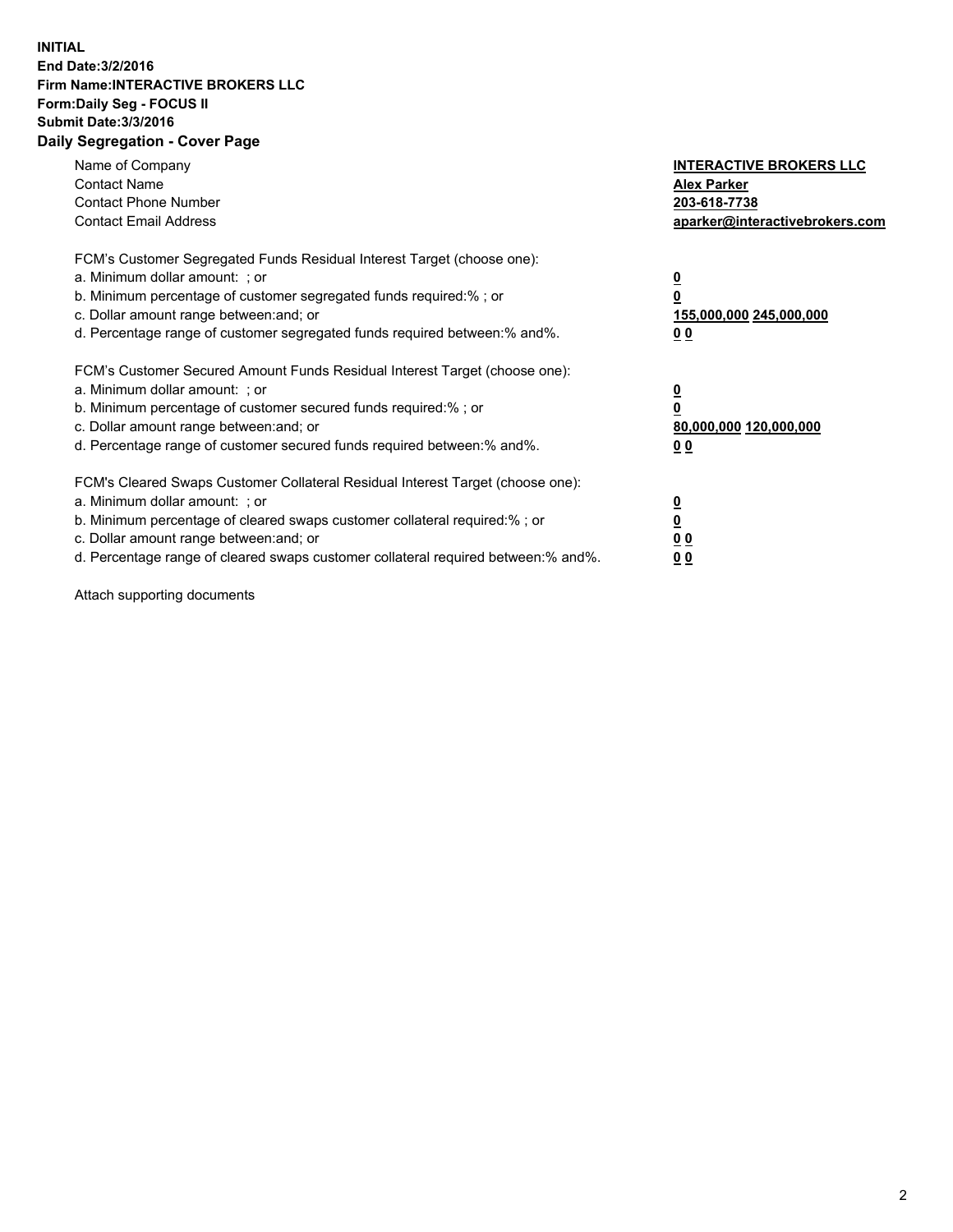## **INITIAL End Date:3/2/2016 Firm Name:INTERACTIVE BROKERS LLC Form:Daily Seg - FOCUS II Submit Date:3/3/2016 Daily Segregation - Secured Amounts**

|     | Foreign Futures and Foreign Options Secured Amounts                                         |                                                             |
|-----|---------------------------------------------------------------------------------------------|-------------------------------------------------------------|
|     | Amount required to be set aside pursuant to law, rule or regulation of a foreign            | $0$ [7305]                                                  |
|     | government or a rule of a self-regulatory organization authorized thereunder                |                                                             |
| 1.  | Net ledger balance - Foreign Futures and Foreign Option Trading - All Customers             |                                                             |
|     | A. Cash                                                                                     | 319,858,983 [7315]                                          |
|     | B. Securities (at market)                                                                   | $0$ [7317]                                                  |
| 2.  | Net unrealized profit (loss) in open futures contracts traded on a foreign board of trade   | -9,423,008 [7325]                                           |
| 3.  | Exchange traded options                                                                     |                                                             |
|     | a. Market value of open option contracts purchased on a foreign board of trade              | 50,714 [7335]                                               |
|     | b. Market value of open contracts granted (sold) on a foreign board of trade                | -137,378 [7337]                                             |
| 4.  | Net equity (deficit) (add lines 1.2. and 3.)                                                | 310, 349, 311 [7345]                                        |
| 5.  | Account liquidating to a deficit and account with a debit balances - gross amount           | 164,629 [7351]                                              |
|     | Less: amount offset by customer owned securities                                            | 0 [7352] 164,629 [7354]                                     |
| 6.  | Amount required to be set aside as the secured amount - Net Liquidating Equity              | 310,513,940 [7355]                                          |
|     |                                                                                             |                                                             |
| 7.  | Method (add lines 4 and 5)                                                                  |                                                             |
|     | Greater of amount required to be set aside pursuant to foreign jurisdiction (above) or line | 310,513,940 [7360]                                          |
|     | 6.                                                                                          |                                                             |
|     | FUNDS DEPOSITED IN SEPARATE REGULATION 30.7 ACCOUNTS                                        |                                                             |
| 1.  | Cash in banks                                                                               |                                                             |
|     | A. Banks located in the United States                                                       | 500,149 [7500]                                              |
|     | B. Other banks qualified under Regulation 30.7                                              | 0 [7520] 500,149 [7530]                                     |
| 2.  | Securities                                                                                  |                                                             |
|     | A. In safekeeping with banks located in the United States                                   | 344,645,562 [7540]                                          |
|     | B. In safekeeping with other banks qualified under Regulation 30.7                          | 0 [7560] 344,645,562 [7570]                                 |
| 3.  | Equities with registered futures commission merchants                                       |                                                             |
|     | A. Cash                                                                                     | $0$ [7580]                                                  |
|     | <b>B.</b> Securities                                                                        | $0$ [7590]                                                  |
|     | C. Unrealized gain (loss) on open futures contracts                                         | $0$ [7600]                                                  |
|     | D. Value of long option contracts                                                           | $0$ [7610]                                                  |
|     | E. Value of short option contracts                                                          | 0 [7615] 0 [7620]                                           |
| 4.  | Amounts held by clearing organizations of foreign boards of trade                           |                                                             |
|     | A. Cash                                                                                     | $0$ [7640]                                                  |
|     | <b>B.</b> Securities                                                                        | $0$ [7650]                                                  |
|     | C. Amount due to (from) clearing organization - daily variation                             | $0$ [7660]                                                  |
|     | D. Value of long option contracts                                                           | $0$ [7670]                                                  |
|     | E. Value of short option contracts                                                          | 0 [7675] 0 [7680]                                           |
| 5.  | Amounts held by members of foreign boards of trade                                          |                                                             |
|     | A. Cash                                                                                     | 79,153,401 [7700]                                           |
|     | <b>B.</b> Securities                                                                        | $0$ [7710]                                                  |
|     | C. Unrealized gain (loss) on open futures contracts                                         | -6,294,405 [7720]                                           |
|     | D. Value of long option contracts                                                           | 50,715 [7730]                                               |
|     | E. Value of short option contracts                                                          | <mark>-137,382</mark> [7735] <mark>72,772,329</mark> [7740] |
| 6.  | Amounts with other depositories designated by a foreign board of trade                      | $0$ [7760]                                                  |
| 7.  | Segregated funds on hand                                                                    | $0$ [7765]                                                  |
| 8.  | Total funds in separate section 30.7 accounts                                               | 417,918,040 [7770]                                          |
| 9.  | Excess (deficiency) Set Aside for Secured Amount (subtract line 7 Secured Statement         | 107,404,100 [7380]                                          |
|     | Page 1 from Line 8)                                                                         |                                                             |
| 10. | Management Target Amount for Excess funds in separate section 30.7 accounts                 | 80,000,000 [7780]                                           |
| 11. | Excess (deficiency) funds in separate 30.7 accounts over (under) Management Target          | 27,404,100 [7785]                                           |
|     |                                                                                             |                                                             |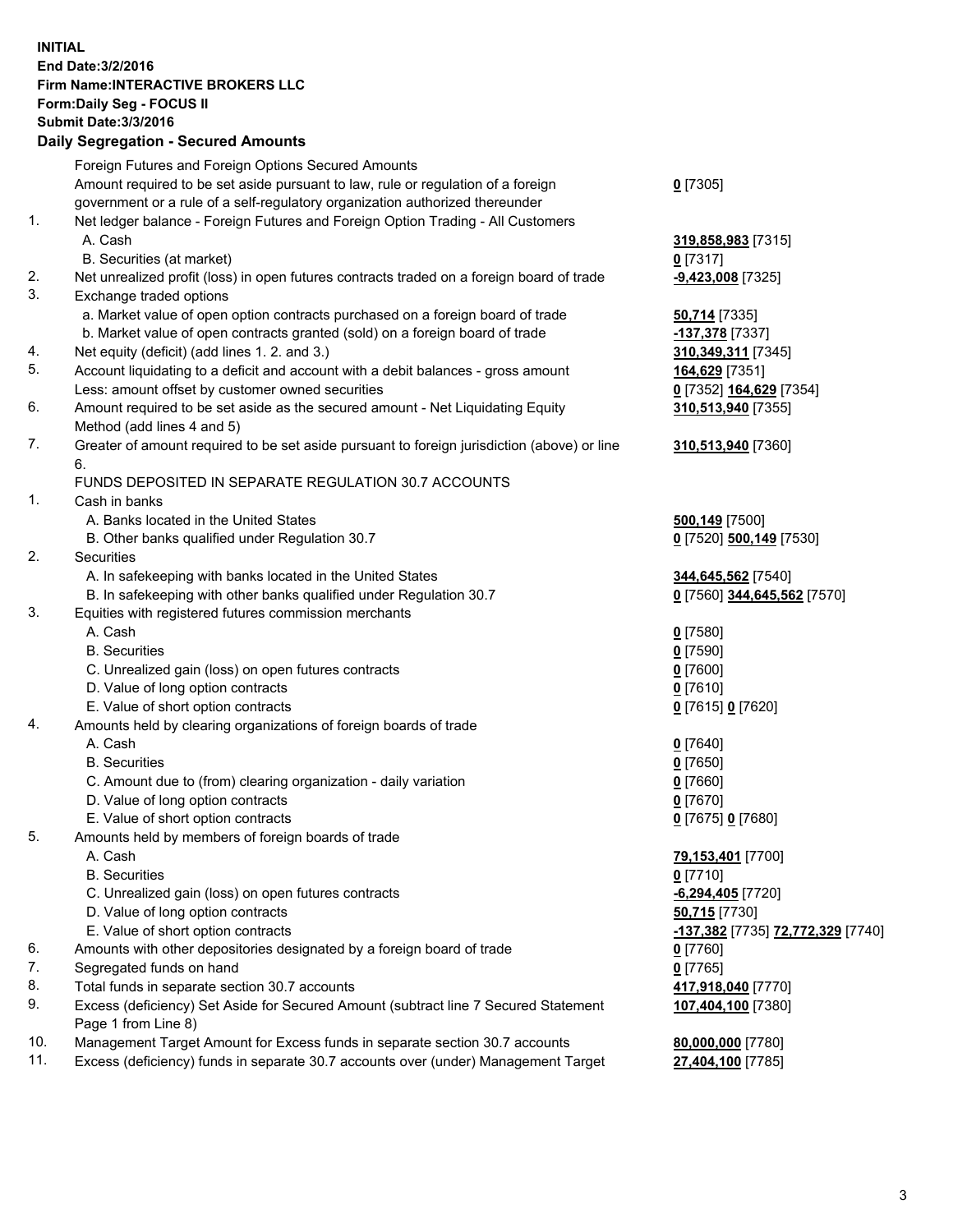**INITIAL End Date:3/2/2016 Firm Name:INTERACTIVE BROKERS LLC Form:Daily Seg - FOCUS II Submit Date:3/3/2016 Daily Segregation - Segregation Statement** SEGREGATION REQUIREMENTS(Section 4d(2) of the CEAct) 1. Net ledger balance A. Cash **2,786,813,256** [7010] B. Securities (at market) **0** [7020] 2. Net unrealized profit (loss) in open futures contracts traded on a contract market **-90,965,252** [7030] 3. Exchange traded options A. Add market value of open option contracts purchased on a contract market **115,905,854** [7032] B. Deduct market value of open option contracts granted (sold) on a contract market **-185,217,590** [7033] 4. Net equity (deficit) (add lines 1, 2 and 3) **2,626,536,268** [7040] 5. Accounts liquidating to a deficit and accounts with debit balances - gross amount **110,863** [7045] Less: amount offset by customer securities **0** [7047] **110,863** [7050] 6. Amount required to be segregated (add lines 4 and 5) **2,626,647,131** [7060] FUNDS IN SEGREGATED ACCOUNTS 7. Deposited in segregated funds bank accounts A. Cash **234,429,600** [7070] B. Securities representing investments of customers' funds (at market) **1,588,671,122** [7080] C. Securities held for particular customers or option customers in lieu of cash (at market) **0** [7090] 8. Margins on deposit with derivatives clearing organizations of contract markets A. Cash **38,989,790** [7100] B. Securities representing investments of customers' funds (at market) **1,079,290,859** [7110] C. Securities held for particular customers or option customers in lieu of cash (at market) **0** [7120] 9. Net settlement from (to) derivatives clearing organizations of contract markets **-21,410,435** [7130] 10. Exchange traded options A. Value of open long option contracts **115,886,354** [7132] B. Value of open short option contracts **-185,198,112** [7133] 11. Net equities with other FCMs A. Net liquidating equity **0** [7140] B. Securities representing investments of customers' funds (at market) **0** [7160] C. Securities held for particular customers or option customers in lieu of cash (at market) **0** [7170] 12. Segregated funds on hand **0** [7150] 13. Total amount in segregation (add lines 7 through 12) **2,850,659,178** [7180] 14. Excess (deficiency) funds in segregation (subtract line 6 from line 13) **224,012,047** [7190] 15. Management Target Amount for Excess funds in segregation **155,000,000** [7194] **69,012,047** [7198]

16. Excess (deficiency) funds in segregation over (under) Management Target Amount Excess